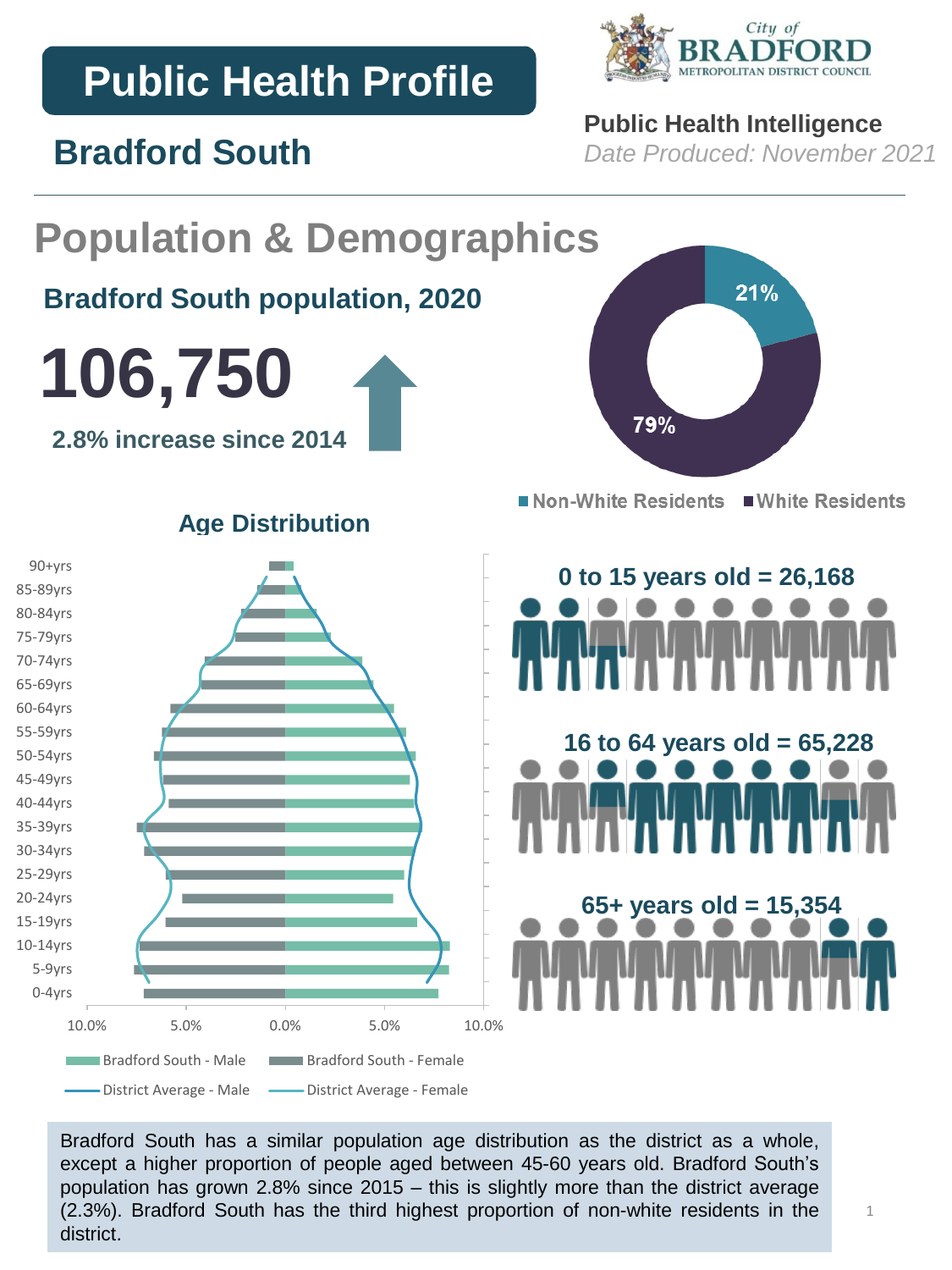# **Life Expectancy at Birth**







The 2018-20 life expectancy for males living in Bradford South is 76.4, which is lower than the district average. The female life expectancy females in Bradford South is higher is 80.3.

The male life expectancy is lower than the district average in three of the six Bradford South wards and female life expectancy is lower than the district average in five out of the six Bradford South wards.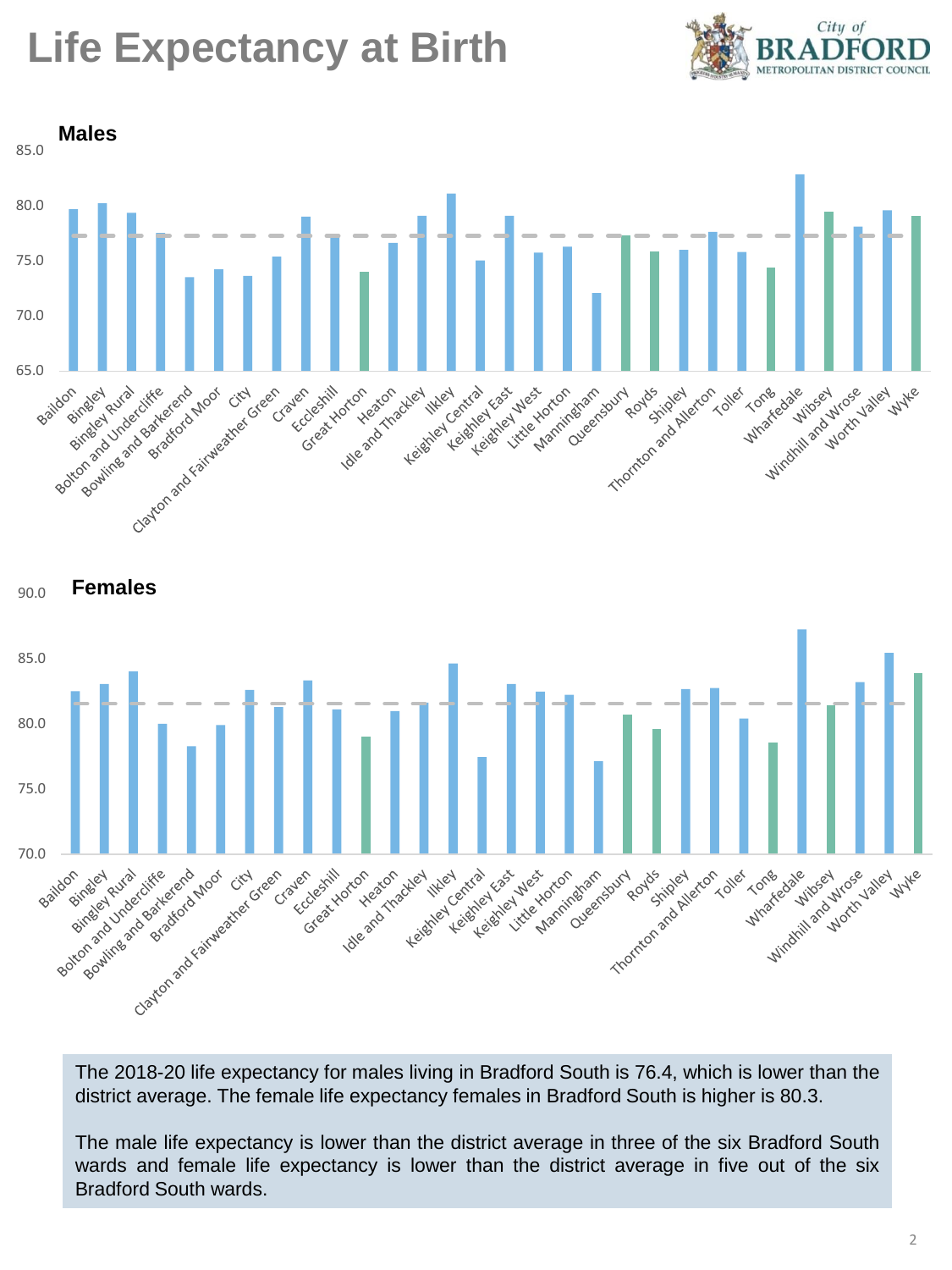

## **Premature Mortality Bradford South**

**Deaths in persons age 0-74 years Three Year Averages: 2018-20**

**Average Number of Deaths (per year)** 



### **Death Rate: per 100,000 population**

|                                   |                               | <b>Bradford District</b>    | <b>Bradford South</b><br>163.0<br>116.0<br>53.8 |  |  |
|-----------------------------------|-------------------------------|-----------------------------|-------------------------------------------------|--|--|
| <b>Death</b><br><b>b</b><br>Cause | <b>Cancer</b>                 | 135.5                       |                                                 |  |  |
|                                   | <b>Cardiovascular Disease</b> | 100.9                       |                                                 |  |  |
|                                   | <b>Respiratory Disease</b>    | 41.4                        |                                                 |  |  |
|                                   | <b>All Causes</b>             | 408.3                       | 470.5                                           |  |  |
|                                   | <b>Significantly better</b>   | Not significantly different | Significantly worse                             |  |  |

During 2018-20 there were 1,172 premature mortalities in Bradford South, an average of 391 deaths per year. This equates to a rate of 470.5 deaths per 100,000 population. The cause of death for 133 of these mortalities was cancer; 95 were due to CVD and 44 were due to respiratory disease. The premature mortality rate from cancer, CVD and respiratory disease were all above the district average.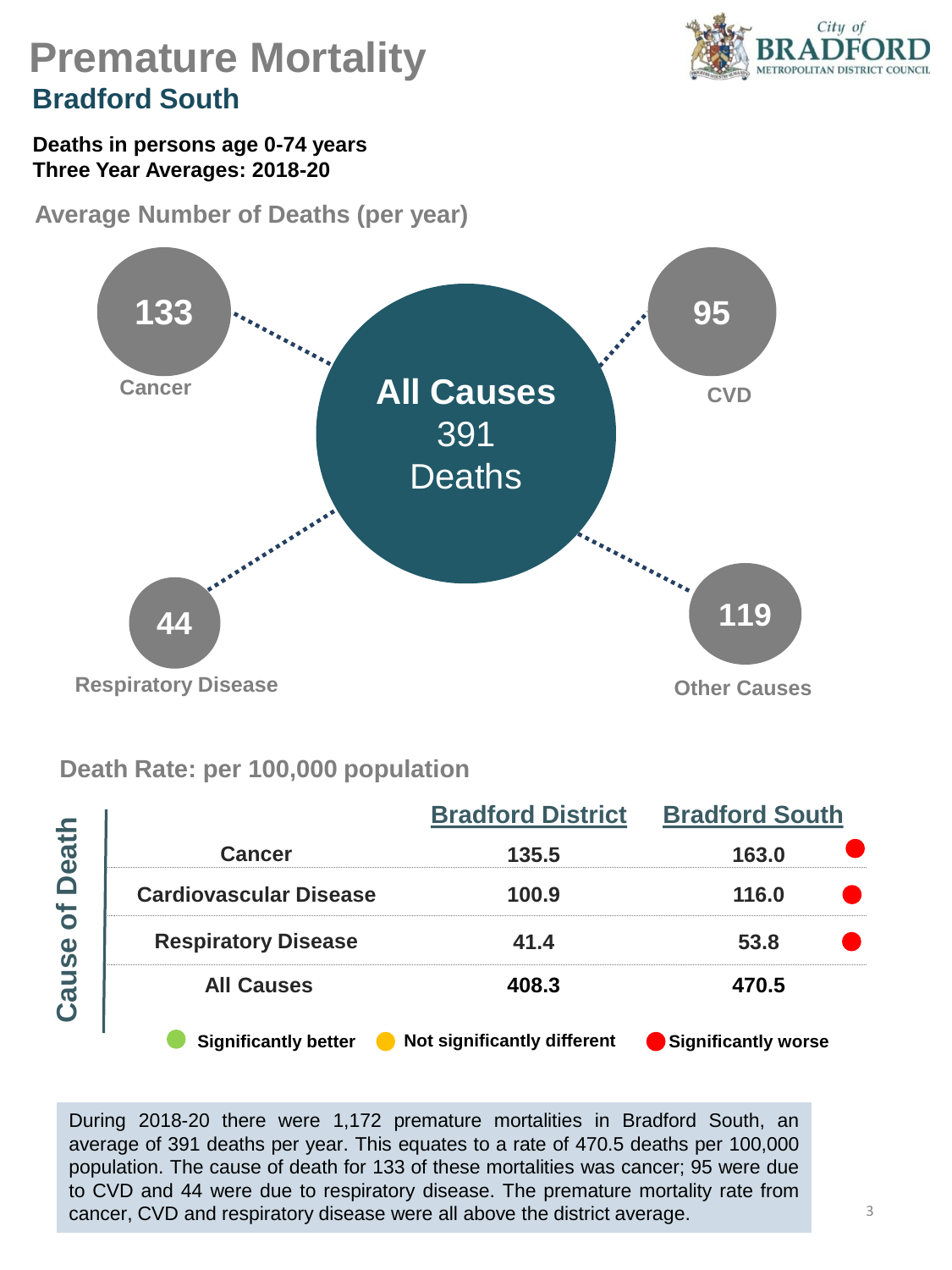

## **Child Excess Weight Bradford South**

#### **Proportion of children classified as overweight or obese 2017/18 – 2019/20**



The proportion of children in reception that are classed as overweight or obese in Bradford South is higher than the district average. The ward within Bradford South with the highest rate of excess weight in reception is Royds. The proportion of children in year 6 classed as overweight or obese in Bradford South is also higher than the district average. The ward with the highest rate of excess weight in Bradford South is Great Horton.